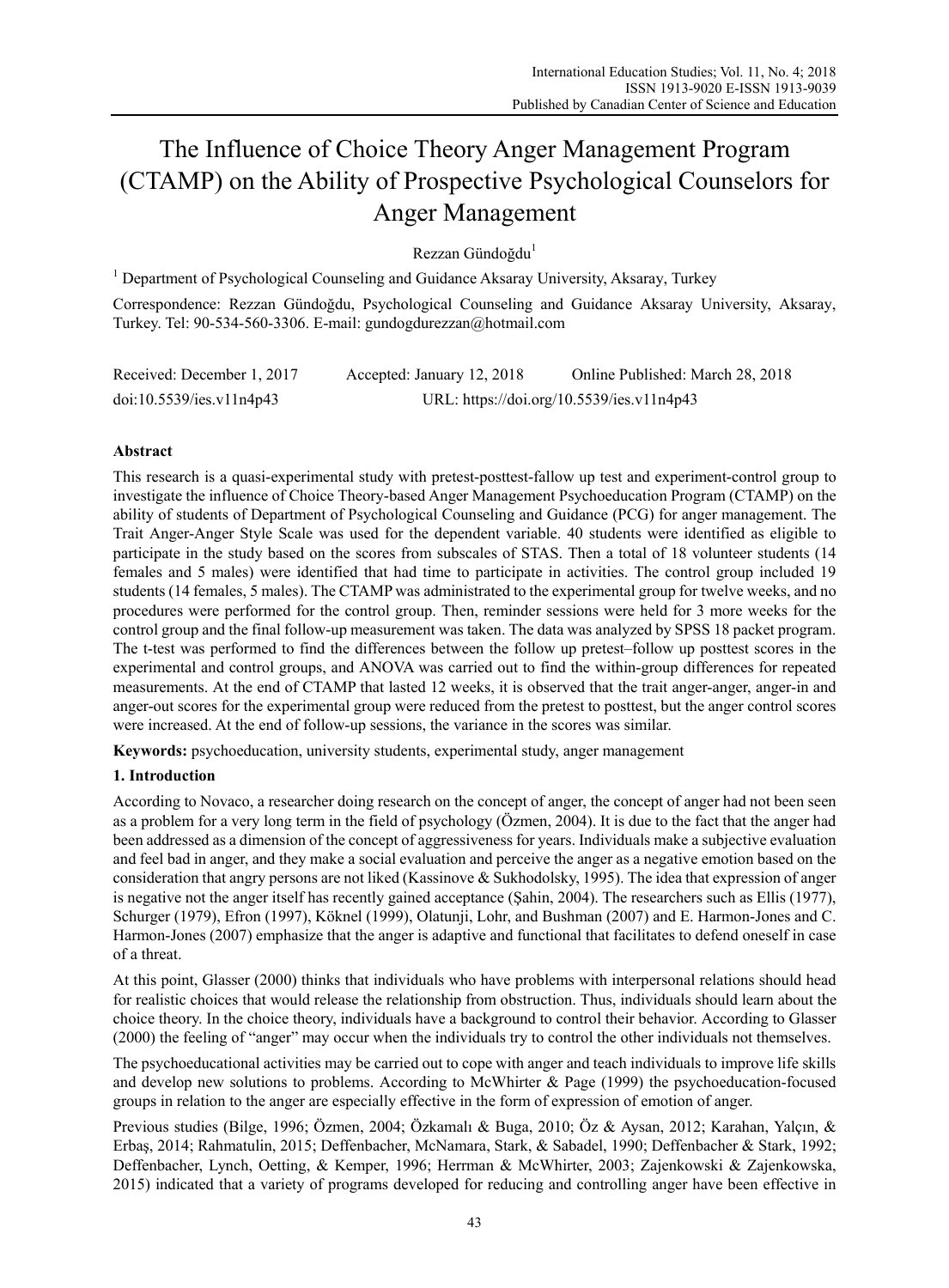anger. Since the angry individuals do not know how to act otherwise, they continue to act with anger (Efron, 1997). It is observed that group studies using different methods or various psychoeducation groups have positive effects on coping with anger by individuals. In the research, anger control programs developed mostly for adolescent groups. Interestingly, there are only few studies performed on university students studying in the psychological counseling and guidance program. Therefore, this research is considered to fill a gap in the field.

#### **2. Methods**

## *2.1 Research Design*

The objective of this study was to investigate the influence of CTAMP that developed and used by the researcher for the students of department of PCG, on the students' skill for anger management. A model with pretest, posttest, follow-up test and control group was used for the research. The design with pretest, posttest, follow-up test and control group is a complex design that is widely used. The participants are measures for dependent variable before and after the experimental procedure (Büyüköztürk, 2007, p. 19). This research used a control group to show that variation that might occur in the group participated in CTAMP was due to the program used. The research has a 2x4 split-plot design including complex measurements. An experimental design with pretest, posttest, pre-follow-up-post-follow-up test measurement was used for the experimental group participated in CTAMP and the control group that did not participate in the program based on the scores from trait anger-anger style scale. In this design, first factor is to show experimental design groups (experiment-control), and the second factors is to show repeated measurements for the dependent variable (pretest, posttest, pre-follow-up and post-follow-up test). This research used a control group to show that variation that might occur in the group participated in CTAMP was due to the program used. The quantitative data from STAS was analyzed by SPSS 18 computer program.

#### *2.2 Study Group*

A "Personal Information Form" and STAS adapted to Turkish by Ozer (1994b) were used to form the control and experimental groups of research. The scale was administrated by the researcher to a total of 91 volunteer students (64 female and 27 male students) studying in the Psychological Counseling and Guidance (PCG) undergraduate program in the 2015-2016 academic. The number of female students was greater than the number of male students studying in the PCG undergraduate program. This was considered to form the experimental and control groups. 40 students were identified as eligible to participate in the study based on the scores from subscales of STAS. Then a total of 18 volunteer students (14 females and 5 males) were identified that had time to participate in activities. The control group included 19 students (14 females, 5 males). Initially, each group had 19 students, but the data of 18 students were analyzed in the experimental group because 1 student in this group went to a different university for education. Table 1 shows the standard deviation and the arithmetic mean of STAS pre-post-follow up scores for the experimental and control groups.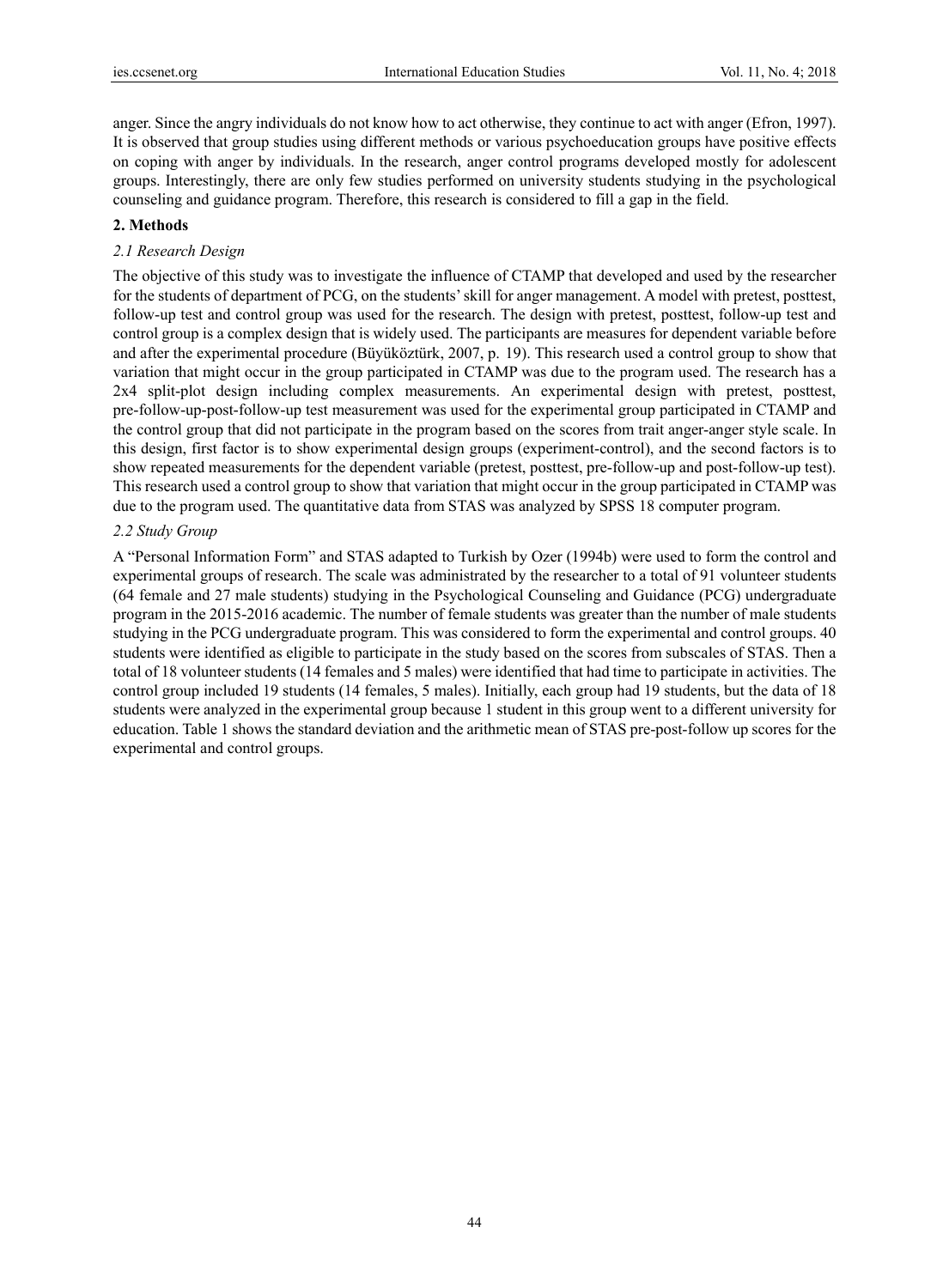| Groups                  |    | Experimental |           | Control |       |           |
|-------------------------|----|--------------|-----------|---------|-------|-----------|
| Measurements            | N  | X            | <b>SD</b> | N       | X     | <b>SD</b> |
| <b>STAS-Pretest</b>     |    |              |           |         |       |           |
| Trait Anger             | 18 | 22.33        | 4.84      | 19      | 22.37 | 3.98      |
| Anger Control           | 18 | 20.94        | 4.61      | 19      | 20.00 | 3.71      |
| Anger-out               | 18 | 17.22        | 4.70      | 19      | 18.21 | 2.84      |
| Anger-in                | 18 | 19.28        | 3.67      | 19      | 18.16 | 2.93      |
| <b>STAS-Posttest</b>    |    |              |           |         |       |           |
| <b>Trait Anger</b>      | 18 | 19.00        | 3.65      | 19      | 22.16 | 3.32      |
| Anger Control           | 18 | 24.89        | 3.38      | 19      | 21.79 | 3.55      |
| Anger-out               | 18 | 17.22        | 4.03      | 19      | 17.05 | 3.34      |
| Anger-in                | 18 | 17.33        | 3.36      | 19      | 19.26 | 2.76      |
| STAS-Follow-up Pretest  |    |              |           |         |       |           |
| Trait Anger             | 18 | 18.83        | 3.33      | 19      | 21.26 | 3.97      |
| Anger Control           | 18 | 23.55        | 4.17      | 19      | 22.42 | 4.35      |
| Anger-out               | 18 | 16.67        | 3.94      | 19      | 17.37 | 4.03      |
| Anger-in                | 18 | 19.28        | 3.67      | 19      | 18.16 | 2.93      |
| STAS-Follow-up Posttest |    |              |           |         |       |           |
| Trait Anger             | 18 | 16.78        | 2.69      | 19      | 20.58 | 3.92      |
| Anger Control           | 18 | 24.55        | 2.59      | 19      | 22.37 | 3.89      |
| Anger-out               | 18 | 15.05        | 2.53      | 19      | 16.63 | 3.11      |
| Anger-in                | 18 | 17.05        | 3.35      | 19      | 19.42 | 2.91      |

Table 1. Arithmetic mean of scores of research groups for trait anger-anger style scale by pre-post-follow-up measurements and the standard deviation

In Table 1, the arithmetic means of pre-measurement scores for the experimental and control groups are similar. Firstly, it was checked that whether the scores achieved the assumption of parametric measurements to decide on the statistical analysis method for the data as the number of participants in the experimental group and control group was less than 30. The Kolmogorov-Smirnov Test and the Skewness Test were performed to determine whether the scores from trait anger, anger control, anger-in and anger-out pretest posttest, pre-follow-up and post-follow-up scales were normally distributed. If the scores are p<.05 in the Kolmogorov-Smirnov Test, this indicates a normal distribution (Büyüköztürk, 2008). The Kolmogorov-Smirnov analysis gave a value greater than p < .05. This shows that scores from all procedures were normally distributed. The value for Skewness was also smaller than 1. If the Skewness values range +1 to -1, this indicates a normal distribution (Büyüköztürk, 2008). The Levene Test was performed to test whether the groups were homogenous. If the scores are greater than  $p < 0.05$ in the Levene Test, this means that the groups are heterogenous not homogenous. The results of Levene Test show that the experimental and control groups were not homogenous, i.e., they had heterogenous distribution (Çokluk, Şekercioğlu, & Büyüköztürk, 2010). Based on this, parametric measurements were used for this research.

#### *2.3 Research Instruments and Procedure*

To measure the dependent variable, the scale originally called The State Trait Anger Scale (STAS) developed by Charles D. Spielberger, Jacobs, Russel and Crane between 1980 and 1983 was used to determine the level of anger of students. This scale addresses the emotion and expression of anger in terms of state and trait. This is a four point likert scale, and of 20 items, 10 were developed to measure the state anger and 10 were developed to measure the trait anger. Each subtest had its own score. The individuals may get a score 8 to 32 as the sum of each sub-dimension of Anger Expression Style Scale. A high score indicates a tendency to high anger for that subtest. The low score for trait anger, anger-in and anger-out and the high score for anger control are considered positive. There is no a total score for the scale (Savaşır & Şahin, 1997). STAS consists of 4 subtests, they are trait anger, anger-in, anger-out and anger control subtests (Savaşır & Şahin, 1997, pp. 71-72; Özmen, 2004).

#### *2.4 Experimental Application*

The CTAMP developed by the researcher is a psychoeducational program based on the choice theory. 12 sessions were scheduled with each session lasting 90-120 minutes. This program was intended to enable students to raise awareness regarding changes in emotions and thoughts and physiological changes, to notice angry behaviors, to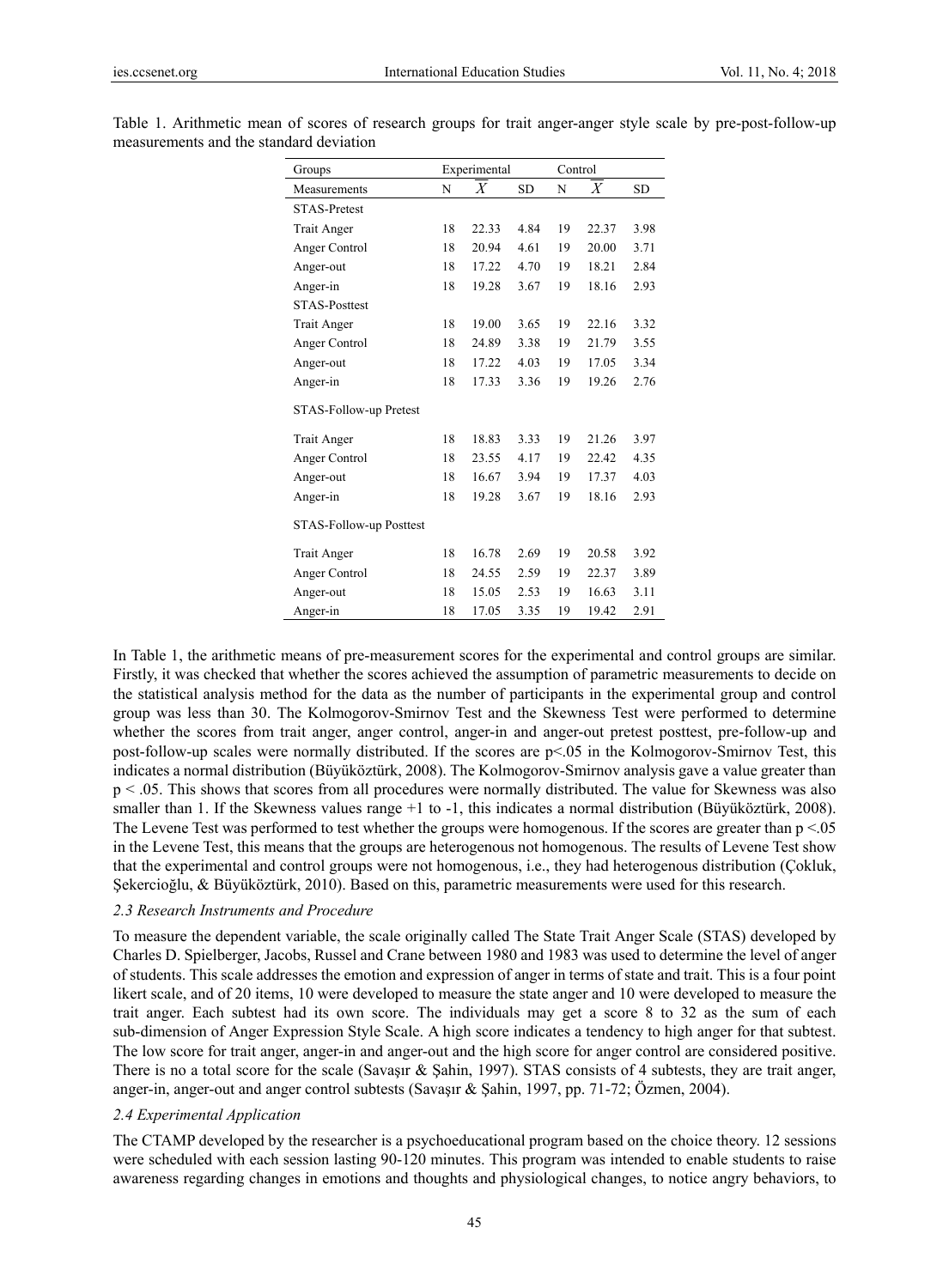realize their choices, to increase proper behaviors in interpersonal relationships, to express any emotions experienced and behaviors in an acceptable way, to properly express their emotions and feel relaxed, and to learn how to control their body.

## **3. Results**

Parametric measurements were made based on the scores from data. For independent samples, t test was performed to compare the differences in mean of scores for the trait anger, anger control, anger-in and anger-out pretest posttest, pre-follow-up and post-follow-up in the experimental and control groups.

| Subscales           | Groups  | $\mathbf N$ | X     | Levene | $\mathbf S$ | Sd | $\ensuremath{\mathbf{t}}$ | $\, {\bf p}$ |
|---------------------|---------|-------------|-------|--------|-------------|----|---------------------------|--------------|
| Pretests            |         |             |       |        |             |    |                           |              |
|                     | Exp.    | 18          | 22.33 |        | 4.84        | 35 | $.02\,$                   | .981         |
| Trait anger         | Control | 19          | 22.37 | .202   | 3.99        |    |                           |              |
| Anger control       | Exp.    | 18          | 20.94 |        | 4.61        | 35 | $-.69$                    | .500         |
|                     | Control | 19          | 20.00 | .812   | 3.71        |    |                           |              |
|                     | Exp.    | 18          | 17.22 |        | 2.84        | 35 | .78                       | .441         |
| Anger-out           | Control | 19          | 18.21 | .074   | 4.70        |    |                           |              |
|                     | Exp.    | 18          | 19.28 |        | 3.67        | 35 | $-1.03$                   | .311         |
| Anger-in            | Control | 19          | 18.16 | .277   | 2.93        |    |                           |              |
| Posttest            |         |             |       |        |             |    |                           |              |
| Trait anger         | Exp.    | 18          | 19.00 |        | 3.65        | 35 | 2.76                      | .009         |
|                     | Control | 19          | 22.16 | .764   | 3.32        |    |                           |              |
| Anger control       | Exp.    | 18          | 24.89 |        | 3.55        | 35 | $-2.72$                   | .010         |
|                     | Control | 19          | 21.79 | .708   | 3.38        |    |                           |              |
| Anger-out           | Exp.    | 18          | 17.22 |        | 4.04        | 35 | $-.14$                    | .890         |
|                     | Control | 19          | 17.05 | .864   | 3.34        |    |                           |              |
|                     | Exp.    | 18          | 17.33 |        | 3.36        | 35 | 1.91                      | .064         |
| Anger-in            | Control | 19          | 19.26 | .722   | 2.76        |    |                           |              |
| Follow-up pretests  |         |             |       |        |             |    |                           |              |
| Trait anger         | Exp.    | 18          | 18.83 |        | 3.33        | 35 | 2.01                      | .052         |
|                     | Control | 19          | 21.26 | .546   | 3.97        |    |                           |              |
| Anger control       | Exp.    | 18          | 23.55 |        | 4.17        | 35 | $-.808$                   | .424         |
|                     | Control | 19          | 22.42 | .781   | 4.35        |    |                           |              |
| Anger-out           | Exp.    | 18          | 16.67 |        | 3.94        | 35 | .535                      | .596         |
|                     | Control | 19          | 17.37 | .898   | 4.03        |    |                           |              |
| Anger-in            | Exp.    | 18          | 19.28 |        | 3.67        | 35 | $-1.03$                   | .311         |
|                     | Control | 19          | 18.16 | .277   | 2.93        |    |                           |              |
| Follow-up posttests |         |             |       |        |             |    |                           |              |
| Trait anger         | Exp.    | 18          | 16.78 |        | 2.69        | 35 | 3.42                      | .002         |
|                     | Control | 19          | 20.58 | .083   | 3.92        |    |                           |              |
| Anger control       | Exp.    | 18          | 24.56 |        | 2.59        | 35 | $-2.00$                   | .053         |
|                     | Control | 19          | 22.37 | .093   | 3.89        |    |                           |              |
| Anger-out           | Exp.    | 18          | 15.05 |        | 2.53        | 35 | 1.68                      |              |
|                     | Control | 19          | 16.63 | .612   | 3.11        |    |                           | $.101\,$     |
| Anger-in            | Exp.    | 18          | 17.05 |        | 3.35        |    | 2.29                      | $.028\,$     |
|                     | Control | 19          | 19.42 | .343   | 2.91        | 35 |                           |              |

|  |  | Table 2. T-Test for experimental and control groups |  |  |  |
|--|--|-----------------------------------------------------|--|--|--|
|--|--|-----------------------------------------------------|--|--|--|

As seen in Table 2, Levene Test in the experimental and control groups was greater than  $p < 0.05$ . This indicates that groups were heterogenous. According to the results of t test, the anger scores for the experimental and control groups were examined before starting the experimental process. No significant differences were found in the mean of scores for trait anger (t=.24; F=1.694, P<0.05), anger control (t=-.684; F=058, P<0.05), anger-out (t=.769; F=3.391, P<0.05) and anger-in (t=-2.021; F=1.219, P<0.05) pretests. Based on this, experimental process was started with trait anger style expression being the same for the experimental and control groups.

The results show that there was a significant difference in the trait anger scores and the pretest scores between the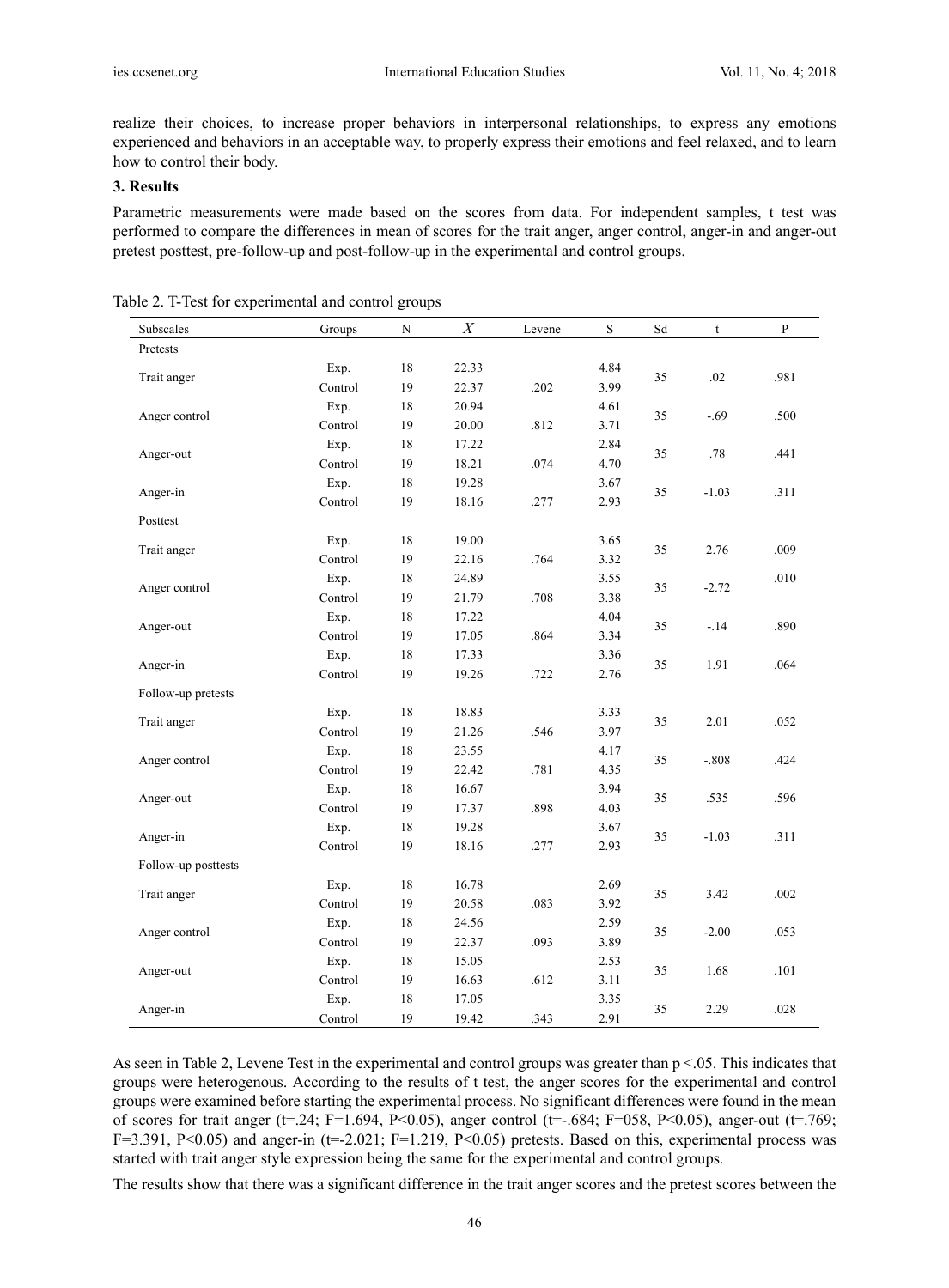experimental and control groups ( $t=2.750$ ; F=.91 P<0.05). The mean of scores for the experimental group was lower and the mean of scores for the control group was higher ( $\overline{X}$  exp.=19.00<  $\overline{X}$  control=22.15). In addition, there was a reduction between the trait anger scores and pretest and posttest scores for the experimental group after the experimental process ( $\overline{X}$  exp. pretest=22.33 >  $\overline{X}$  exp. posttest=19.00; t=2.257). This may be interpreted that the experimental process was effective in reducing trait anger scores.

The results of t test shows a significant difference in the anger control scores for the experimental and control groups ( $t= 2.717$ ; F=.143 P<0.05). The mean of scores was higher in the experimental group, and the mean of scores for the control group was lower ( $\overline{X}$  exp. posttest=24.88 >  $\overline{X}$  control posttest=21.78; t=2.257). This may be interpreted that the experimental process increased the anger control scores.

The results of t test indicates no significant difference in the anger-out scores for the experimental and control groups (t=-.139; F=030, P<0.05) and in the anger-in scores (t=1.901; F=.129; P<0.05).

The results of t test show a significant difference in the initial follow-up trait anger scores for the experimental and control groups ( $t=2.021$ ; F=.372; P<0.05). The mean of scores was lower in the experimental group and the mean of scores was higher in the control group ( $\overline{X}$  exp. pre-follow-up test=18.83<  $\overline{X}$  control pre-follow-up test=21.26). This may indicate that the experimental process was still effective in reducing the trait anger.

The results indicate no significant differences in the mean of scores for initial follow-up anger control (t=-.809; F=.079; P<0.05), anger-out (t=.535; F=.017; P<0.05) and anger-in (t=-1.021; F=1.219; P<0.05) in the experimental and control groups.

After the 3-week follow-up sessions, the final follow-up measurements were made. According to the results, there was a significant difference in the final follow-up trait anger scores ( $t=3.454$ ; F=3.192; P<0.05) in the experimental and control groups. The trait anger scores for the experimental group were lower than the trait anger scores for the control group control ( $\overline{X}$  exp. follow-up posttest=16.67<  $\overline{X}$  control follow-up posttest=20.57). This indicates that follow-up sessions continued to reduce the trait anger scores in the long term.

The results show a significant difference in the mean of scores for final follow-up anger control  $(t=-2.022)$ ;  $F=2.977$ ; P<0.05) in the experimental and control groups. The anger control scores for the experimental group were higher than that of control group ( *X* exp. follow-up posttest=24.55> *X* control follow-up posttest**=**22.36). This indicates that follow-up sessions continue to increase the anger control scores in the long term.

In the results of anger-in analysis, a significant difference was found in the mean of scores for anger-in (t=2.286; F=923; P<0.05) after the follow-up posttest in the experimental and control groups. The experimental group had lower anger-in scores for anger-in that the control group ( $\overline{X}$  exp. follow-up posttest=17.05<  $\overline{X}$  control follow-up posttest=19.42). This indicates that follow-up sessions continued to reduce the anger-in scores in the long term.

The results of T- test analysis shows no significant difference in the mean of scores for follow-up posttest anger-out in the experimental and control groups  $(t=1.694; F=.262; P<0.05)$ . For repeated measurements, ANOVA was performed to test the whether there were any differences in the pretest, posttest, pre-follow-up and post-follow-up tests.

| Source of variance | Sum of squares | - SD | Mean of squares | ь        |      |
|--------------------|----------------|------|-----------------|----------|------|
| Peer-to-peer       | 421.236        |      | 24.779          | 1075.203 | .000 |
| Ölcüm              | 285.375        | 3    | 95.125          | 943      | .000 |
| Error              | 514.375        | 51   | 10.086          |          |      |
| Total              | 1.220.986      | 71   |                 |          |      |

Table 3. STAS-ANOVA results for pretest-posttest and pre-post follow-up test scores for trait anger sub-dimension

There were significant differences in the pretest, posttest, follow-up pretest and follow-up posttest scores of participants for STAS-Trait Anger sub-dimension (F  $(3-51)= 9.43$ , p < .01). The mean of scores for posttest ( $\overline{X}$  $=$ 19.00), mean of scores for follow-up pretest ( $X = 18.83$ ) and follow-up posttest ( $\overline{X} = 16.78$ ) was lower than the mean of scores for pretest  $(\overline{X} = 22.33)$ . This finding indicates that trait anger scores of students participated in CTAMP were significantly reduced after the program and in the subsequent measurements; the trait anger scores after the program differed from the measurement results in the subsequent follow-up studies; and the influence of such difference was still present in the follow-up posttest. This indicates that the experimental process reduced the trait anger in the long term.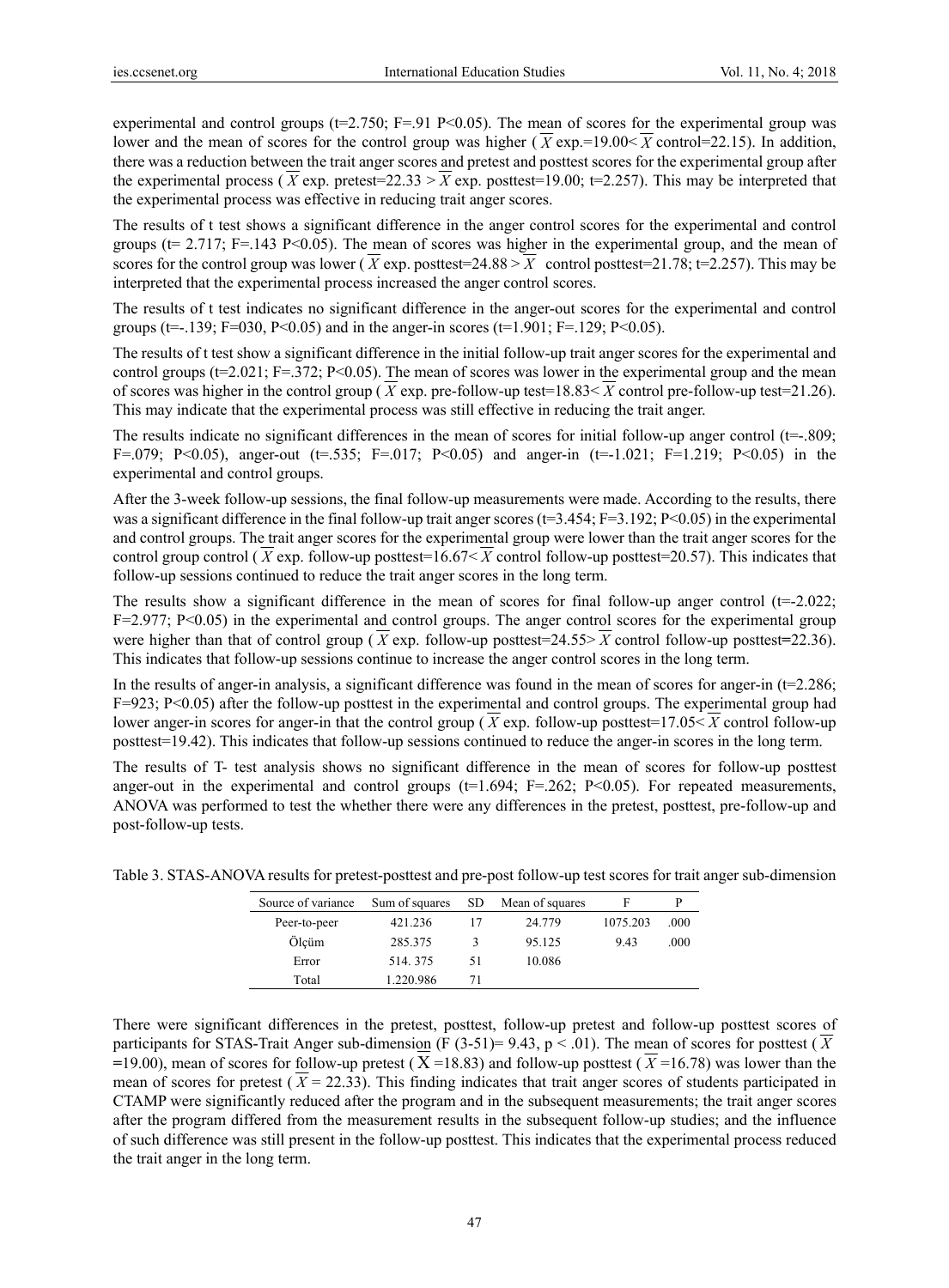| Source of Variance |           |    | Sum of squares SD Mean of squares | F        | р    |
|--------------------|-----------|----|-----------------------------------|----------|------|
|                    | 569.736   |    | 33.514                            | 1185.031 | .000 |
| Peer-to-peer       | 172.575   | ι  | 57.458                            | 7.402    | .001 |
| Error              | 395.875   | 51 | 7.762                             |          |      |
| Total              | 1.137.986 | 71 |                                   |          |      |

Table 4. ANOVA results for pretest-posttest and pre-post follow-up test scores for STAS-anger control

There were significant differences in the pretest, posttest, follow-up pretest and follow-up posttest scores of participants for STAS – Anger Control sub-dimension  $(F(3-51)=7.402, p<0.01)$ . The mean of scores for posttest ( $\overline{X}$ )  $=$ 24.89), mean of scores for follow-up pretest ( $\overline{X}$  = 23.55) and mean of scores for follow-up posttest ( $\overline{X}$  = 24.55) were greater than the mean of scores for pretest  $(\overline{X} = 20.94)$ . This finding indicates that anger control scores of students participated in CTAMP were significantly increased after the program and in the subsequent measurements; the anger control scores after the program differed from the measurement results in the subsequent follow-up studies, and the influence of such difference was still present in the follow-up posttest. This indicates that the experimental process increased the anger control in the long term.

Table 5. ANOVA results for pretest-posttest and pre-post follow-up test scores for STAS-anger-out sub-dimension

| Source of Variance | Sum of squares | SD. | Mean of Squares |         |      |
|--------------------|----------------|-----|-----------------|---------|------|
| Peer-to-peer       | 528.125        | 17  | 31.066          | 634.166 | .000 |
| Measurement        | 58.708         | ٦   | 18.903          | 1940    | .000 |
| Error              | 497.042        | 51  | 9.746           |         |      |
| Total              | 1.083.875      | 71  |                 |         |      |

There were significant differences in the pretest, posttest, follow-up pretest and follow-up posttest scores of participants for STAS – Anger-out sub-dimension (F (3-51)=1.940, p<01). The mean of scores for posttest ( $\overline{X}$  $=$ 17.22) was the same as the mean of scores for pretest ( $\overline{X}$ =17.22). The mean of scores for follow-up pretest  $(\overline{X} = 16.67)$  and the mean of scores for follow-up posttest  $(\overline{X} = 15.05)$  were lower than the mean of scores for pretest  $(\overline{X} = 17.22)$ . This finding indicates that anger-out scores of students participated in CTAMP were significantly reduced in the follow-up measurements and subsequent final follow-up measurements; the anger-out scores after the program differed from the measurement results for subsequent follow-up studies, and the influence of such difference was still present in the follow-up posttest. This indicates that the experimental process reduced the anger-out scores in the long term.

Table 6. ANOVA results for pretest-posttest and pre-post follow-up test scores for STAS-anger-in sub-dimension

| Source of Variance | Sum of Squares | SD. | Mean of Squares | F       | D    |
|--------------------|----------------|-----|-----------------|---------|------|
| Peer-to-peer       | 416.236        | 17  | 24.484          | 977.926 | .000 |
| Measurement        | 78.819         | 3   | 26.273          | 3.146   | .033 |
| Error              | 425.931        | 51  | 8.352           |         |      |
| Total              | 920.986        | 71  |                 |         |      |

There were significant differences in the pretest, posttest, follow-up pretest and follow-up posttest scores of participants for TAASS-Anger-in sub-dimension (F(3-51)=3.146, p<.01). The mean of scores for posttest ( $\overline{X}$  $=$ 17.33) was lower than the mean of scores for pretest ( $\overline{X}$  =19.27). However, the mean of scores for follow-up pretest ( $\overline{X}$ =19.27) was the same as the mean of scores for pretest ( $\overline{X}$ =19.27). After the follow-up sessions, the mean of scores for follow-up posttest ( $\overline{X}$ =17.05) was lower than the mean of scores pretest ( $\overline{X}$ =19.27). This finding indicates that the anger-in scores of students participated in CTAMP were reduced after the experimental process, however it returned to initial state in the first follow-up measurement. It significantly reduced in the final follow-up measurements with the subsequent follow-up sessions; the anger-in scores after the program differed from the measurements results in the subsequent follow-up studies, and the influence of such difference was still present in the follow-up posttest. This indicates that the experimental process reduced the anger-in scores in the long term.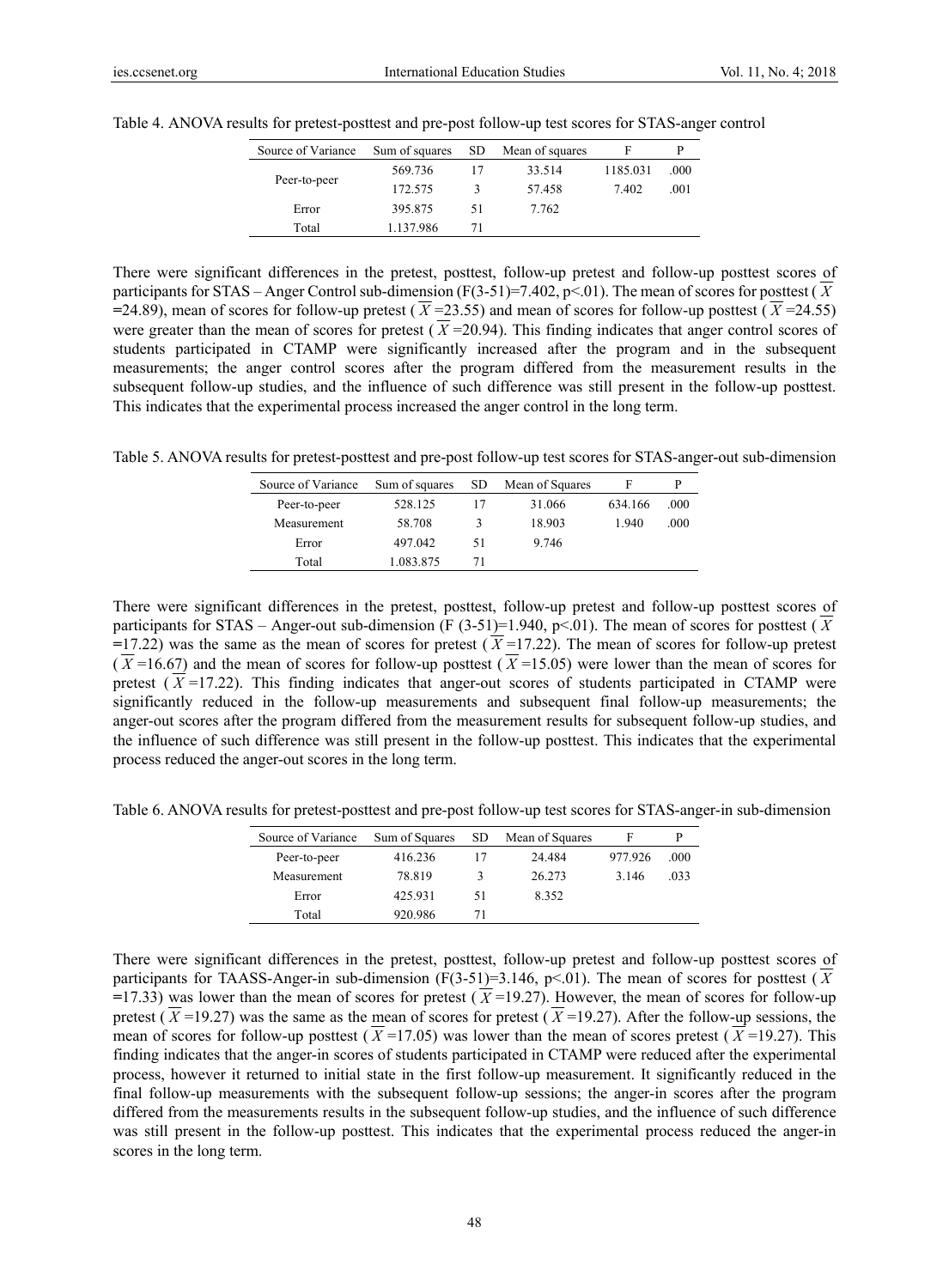#### **4. Discussion, Conclusion and Suggestions**

According to results of research significant differences were found in favor of the experimental group in the mean of scores from STAS for trait anger, anger control, anger-out pretest-posttest while compared to the students in the control group. This finding indicates that CTAMP was effective in reducing the trait anger and anger-out scores and increasing the anger control scores of students in the experiment group. 3-week follow-up sessions were held to determine the long-term influence of psychoeducation program that yielded positive results in the research on reducing anger scores and improving skills for anger control. STAS was re-administrated ten weeks after the end of 12-week education delivered to the experimental group, and then follow-up pretest was performed. The results show that positive effects of CTAMP delivered to the experimental group were maintained. On the other hand, the trait anger and anger-in scores continued to reduce as detected by the follow-up measurements made after follow-up sessions; the increase in the anger control sub-dimension was maintained, and the reduction in the anger-out sub-dimension was also maintained. This may be interpreted that experimental process was effective in reducing the trait anger, anger-in and anger-out scores and increasing the anger control scores. The aggressive behaviors observed across Turkish primary school, high school and university students have a wide range from damaging others or property to self-harm. The preventive services of psychological counseling and guidance address what should individuals do in order to keep individual and social mental health, manage the anger, solve the conflicts, and coop with tendency to aggressiveness-violence. The conflicts of students included in the university life about the academic and social matters mainly concern building interpersonal relationships, becoming distant from their family, and relationship with the opposite sex, and they have difficulty in anger management, which sometimes results in displaying aggressive and violent behaviors. Barefoot, Dahlstrom, and Williams (1983) reported that individuals with less social support showed aggressiveness or hostility. In the meta-analysis study by Nesbit, Conger, and Conger (2007), they found a correlation of 0.40 between the aggressiveness and the anger. From this perspective, the anger leads to occurrence of aggressive reactions when it is not expressed in a healthy or constructive manner (Berkowitz, 1990; Ellis, 1997). Likewise, the literature points out that high level of anger is associated with aggressiveness (Gray, Jackson, & McKinlay, 1991), and the high level of anger is associated with aggressiveness and tendency to perpetration in the individuals that have committed a crime (McDougall, Venables, & Roger, 1991). It is reported that the concepts of guilt and shyness are significantly associated with high level of anger and aggressiveness (Tangney, Wagner, Fletcher, & Gramzov, 1992; Fine & Olson, 1997) in the university students.

The results from anger-in scores are similar to the results of several studies in the literature (Bedel, 2011; Zorlu, 2017). The individuals that repress their anger may tend to ignore and suppress the negative anger event they have experienced and to restrain themselves (Navaro, 2003, p. 150). When considering the t tests and means together, the situational factors such as force of the environment may have an effect on the anger-in from the perspective of social psychology. This explains that anger-in does not show a linear tendency. From the psychoanalytic view, this may be explained by the fact that individuals always suppress their anger because suppression is an automatic process. Although the groups were heterogenous in the analyses, the number of introverted individuals was high in the groups and this might be caused by the trait of introversion. An individual with anger-in might always be angry with and blame himself/herself, and easily direct his/her anger to himself/herself. It can be said that they have tried coping methods such as crying and making an excuse rather than combatting with the primary cause of anger (Şakiroğlu, 2015, p. 42; Kayaoğlu, 2015, p. 116). Although suppressing the anger may suggest that the problem is perhaps eliminated, actually, the anger is not eliminated and the current problem may be accumulated and continue increasingly. Constantly suppressing and repressing the anger may lead to future physical, psychological (e.g., depression, and psychosomatic disorders) and emotional problems, and to even committing a suicide (Goulston & Goldberg, 2003, p. 29; Yaman & Türker, 2011).

It is emphasized that emotions are not strictly dependent on the tendency of reaction, but may be dependent on how to interpret the current conditions (Kustubayeva, Matthews, & Panganiban, 2012; Martin, 2001). It is underlined that anger management is important in daily life of individuals of different developmental periods studying in different educational stages. The recent researches on the anger management focuses on the programs for developing anger management skills of individuals of different developmental periods. The researchers indicate that people dealing with many increasing problems in the social life may give unpredictable angry and violent-aggressive reactions. With anger management educational programs developed in the light of different theories, the researchers aim at reducing the level of trait anger of individuals, correct expression of anger and acquiring skills for positively controlling the anger. In the literature, the anger management programs appear to be effective that are developed based on different theories and will be used for primary school, secondary school and university students (Yılmaz, 2004; Tekinsav-Sütçü, 2006; Tekinsav-Sütçü, Aydın, & Sorias, 2010; Eldeleklioğlu &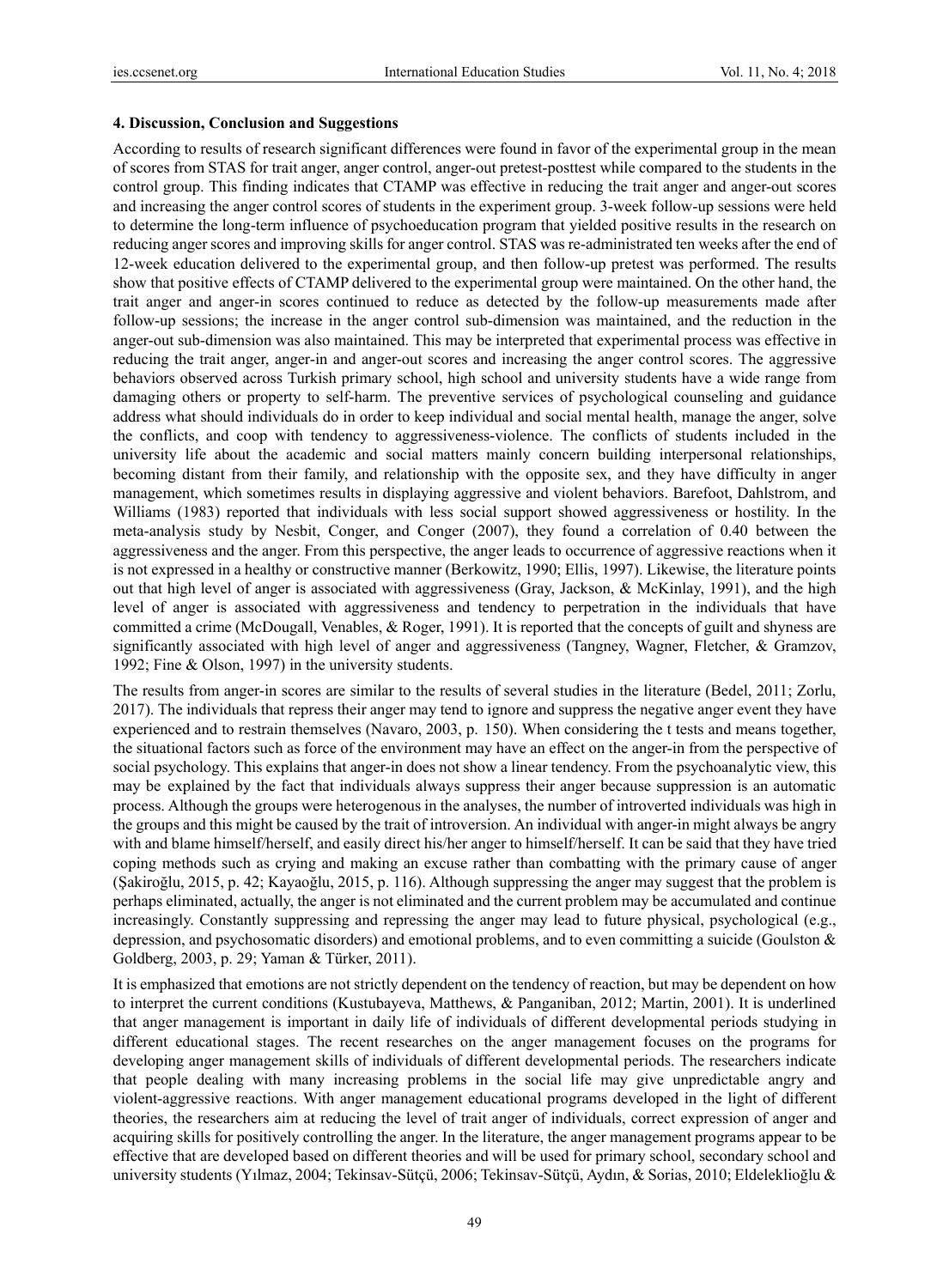Duran, 2005; Karataş, 2009; Siyez & Tuna, 2014; Kelleci, Avcı, Erşan, & Doğan, 2014; Bedel, 2011; Çekiç & Murat, 2011; Öz & Aysan, 2011; Serin & Genç, 2011; Gebeş, 2011; Tuna, 2012; Kıralp, 2013; Özdemir, 2015; Çapacıoğlu & Demirtaş, 2017; Zorlu, 2017). Thus, the findings in the literature appear to support the findings of this research. In the history of anger management, even people of ancient time gave thought to how to restrain the anger. It is stressed that it is important to receive education at early ages for anger management (Şahin, 2005).

Based on the results obtained from the research, it may be recommended to investigate the influence of anger management skill programs based on different theories on the students of department of PCG in different classes with further studies. The literature indicates that a long-term program is much more effective than a short-term program. Additional reinforcing sessions may be periodically organized with future studies and their long-term influence may be investigated. The Cognitive-Behavioral Techniques may be included in the PCG undergraduate programs in more detail and taught to prospective Psychological Counselors for them to use for group works. Considering that anger is an emotion that prospective psychological counselors are supposed to manage before starting to work, it is considered it would be useful for them to have such an education. Therefore, the psychological counselors have important duties to develop and implement similar programs.

Limitations: This research is limited to the students studying in the department of PCG of Aksaray University. In the research, the participants attended the group works independently of experimental process therefore they were aware that the researcher expected positive behavior changes from them; thus no placebo group was formed to control the influence (Gümüş, 2002) resulting from lack of making a specific effort not to let down such expectation. Another limitation of the research is there was no long-term follow-up measurement. This avoids assessing the longer term influence of the results of research. It is recommended to consider such limitations in further studies.

#### **References**

- Barefoot, J. C., Dahlstrom, W. G., & Williams Jr., R. B. (1983). Hostility, CHD incidence, and total mortality: A 25-year follow-up study of 255 physicians. *Psychosomatic Medicine*, *45*, 59-63. https://doi.org/10.1097/00006842-198303000-00008
- Bedel, A. (2011). *Kişiler arası sorun çözme beceri eğitiminin ergenlerin sürekli öfke ve öfke ifade tarzlarına etkisinin incelenmesi [Examining the effect of the interpersonal problem solving skills training on the adolescents' trait anger and anger expression styles].* Yayınlanmamış doktora tezi (Unpublished doctoral thesis). University of Selçuk, Eğitim Bilimleri Enstitüsü, Konya.
- Berkowitz, L. (1990). On the formation and regulation of anger and aggression: a cognitive-neoassociationistic analysis. *American Psychologist*, *45*(4), 494-503. https://doi.org/10.1037/0003-066X.45.4.494
- Bilge, F. (1996). Danışandan hız alan ve bilişsel yaklaşımlarla yapılan grupla psikolojik danışmanın üniversite *öğrencilerinin kızgınlık düzeyleri üzerindeki etkileri [The effect of group counseling with client-centered or cognitive-behavioral approach on the anger level of university students]*. Yayımlanmamış doktora tezi (Unpublished doctoral thesis). University of Hacettepe, Sosyal Bilimler Enstitüsü, Ankara.
- Büyüköztürk, Ş. (2007). *Deneysel desenler* (2. Bs). Ankara: Pegem A Yayınları.
- Büyüköztürk, Ş. (2008). *Sosyal bilimler için veri analizi el kitabı* (9. Bs). Ankara: Pegem A. Yayınları.
- Çapacıoğlu, G. K., & Demirtaş, V. Y. (2017). Yaratıcı dramanın ortaöğretim 9. Sınıf öğrencilerinin öfke denetimi becerilerine etkisi [The effects of creative drama over the anger management skills of 9th grade secondry school students]. *İlköğretim Online*, *16*(3), 960-977. https://doi.org/10.17051/ilkonline.2017.330235
- Çekiç, A., & Murat, M. (2011). Grupla psikolojik danışmanın ilköğretim ikinci kademe öğrencilerinin öfke ile başa çıkabilme becerilerine etkisi [The effecets of group counselling on helping anger management skills of second grade students at primary education]. *Çukurova Üniversitesi Sosyal Bilimler Enstitüsü Dergisi*, *20*(3), 41-58.
- Çokluk, O., Şekercioğlu, G., & Büyüköztürk, Ş. (2010). *Sosyal bilimler için çok değişkenli istatistik*. Ankara: Pegem A. Yayınları.
- Deffenbacher, J. L., & Stark, R. S. (1992). Relaxation and cognitive-relaxation treatments of general anger. *Journal of Counseling Psychology*, *39*(2), 158-167. https://doi.org/10.1037/0022-0167.39.2.158
- Deffenbacher, J. L., Lynch, R. S., Oetting, E. R., & Kemper, C. C. (1996). Anger reduction ın early adolescents. *Journal Of Counseling Psychology*, *43*(2), 149-157. https://doi.org/10.1037/0022-0167.43.2.149
- Deffenbacher, J. L., Mcnamara, K., Stark, R. S., & Sabadell, P. M. (1990). A comparison of cognitive-behavioral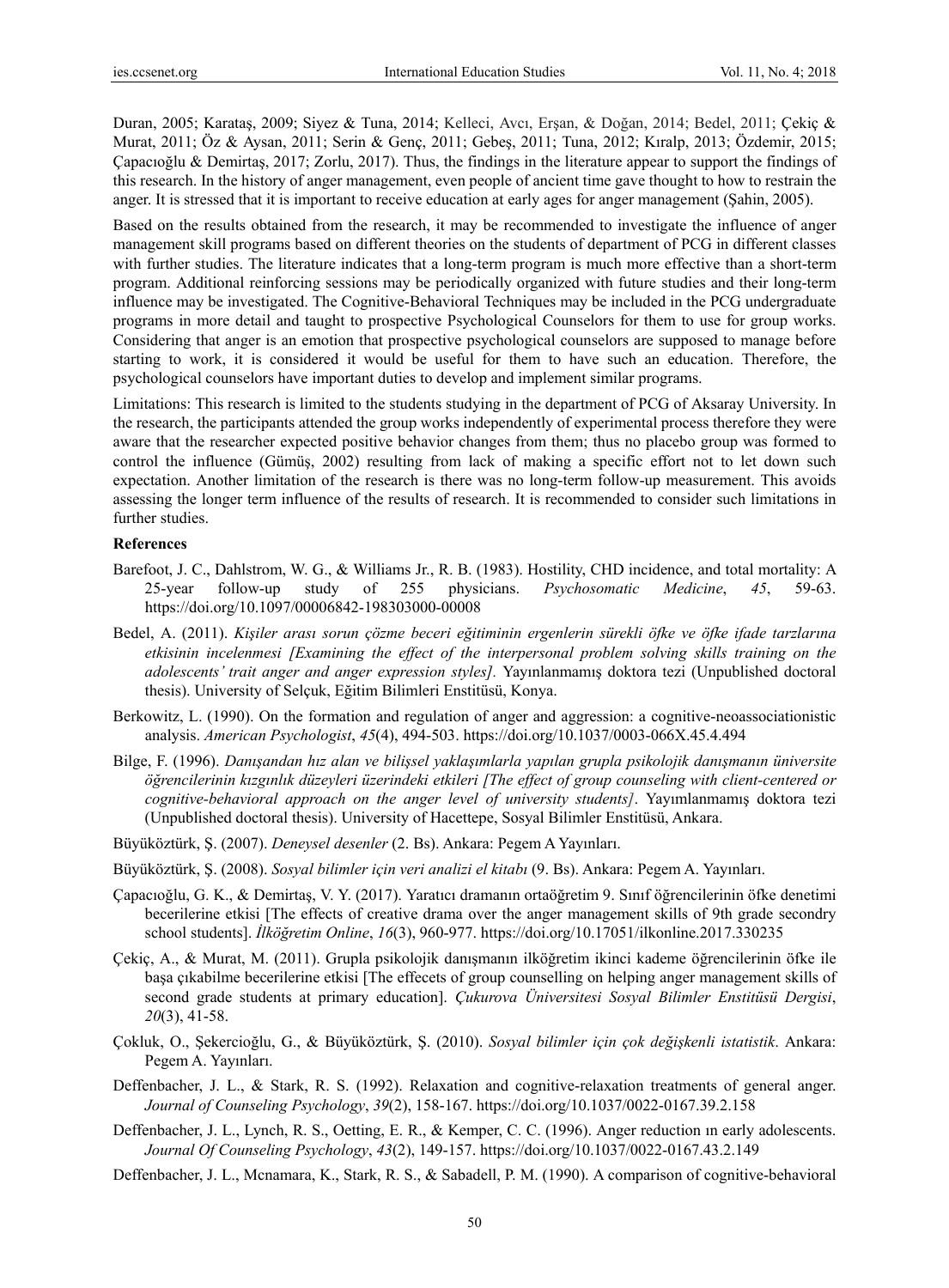and process-oriented group counseling for general anger reduction. *Journal of Counseling & Development*, *69*(2), 167-172. https://doi.org/10.1002/j.1556-6676.1990.tb01480.x

- Efron, R. P. (1997). *Her an öfkeli misiniz?* [Angry all the time?] (Çev. Semra Eren), Ankara: HYB Yayıncılık.
- Eldeleklioğlu, J., & Duran, Ö. (2005). Öfke kontrol programının 15–18 yaş arası ergenler üzerindeki etkililiğinin araştırılması [Investigation of the efficiency of the anger control programme over 15-18 years old adolescents]. *Gazi Eğitim Fakültesi Dergisi*, *25*(3), 267-280.
- Fine, M. A., & Olson, K. A. (1997). Anger and hurt ın response to provocation: Relationship to psychological adjustment. *Journal of Social Behavior and Personality*, *12*(2), 325-344. Retrieved from http://psycnet.apa.org/record/1997-05013-003
- Gebeş, H. (2011). *Akran eğitimi ile desteklenen öfke kontrolü eğitiminin lise öğrencilerinin öfke kontrol becerilerine etkisi [The effect of peer supported anger managament traınıng program on anger management skılls of hıgh school students]*. Yayınlanmış yüksek lisans tezi (Unpublished master's thesis). University of Çukurova, Sosyal Bilimler Enstitüsü, Adana.
- Glasser, W. (2000). *Okulda kaliteli eğitim* [*The quality school*]. İstanbul: Beyaz Yayınları.
- Goulston, M., & Goldberg, P. (2003). *Kendi yolunuzdan çekilin* (Çevirenler: Betül Çelik, İlkin Özyayla). İstanbul: Sistem Yayıncılık.
- Gray, A., Jackson, D. N., & McKinlay, J. B. (1991). The relation between dominance, anger, and hormones in normally aging men: results from the massachusetts male aging study. *Psychosomatic Medicine*, *53*(4), 375-385. https://doi.org/10.1097/00006842-199107000-00003
- Gümüş, A. E. (2002). *Sosyal kaygıyla başaçıkma grup programının üniversite öğrencilerinin sosyal kaygı düzeylerine etkisi [The effect of the group program of coping with social anxiety upon social anxiety level of university students]*. Yayımlanmamış doktora tezi (Unpublished doctoral thesis). University of Ankara, Sosyal Bilimler Enstitüsü, Ankara.
- Harmon-Jones, E. A., & Harmon-Jones, C. (2007). Anger: Causes and components. In T. A. Cavell, & K. T. Malcolm (Eds.), *Anger, Aggression, and Interventions for Interpersonal Violence* (pp. 99-118). New Jersey: Lawrence Erlbaum Associates.
- Herrman, D. S., & McWhirter, J. J. (2003). Anger & aggression management in young adolescents: An experimental validation of the scare program. *Education & Treatment of Children*, *26*(3), 273. Retrieved from http://psycnet.apa.org/record/2003-07629-005
- Karahan, F., Yalçın, M., & Erbaş, M. (2014). The beliefs, attitudes and views of university students about anger and the effects of cognitive behavioral therapy-oriented anger control and anxiety management programs on their anger management skill levels. *Educational Sciences: Theory & Practice*, *14*(6), 2071-2082. https://doi.org/10.12738/Estp.2014.6.2314
- Karataş, Z. (2009). Bilişsel davranışçı teknikler kullanılarak yapılan öfke yönetimi programının ergenlerin saldırganlığını azaltmadaki etkisi [The effect of anger management programme through cognitive behavioral techniques on the decrease of adolescents aggression]. *Pamukkale Üniversitesi Eğitim Fakültesi Dergisi*, *26*, 12-24.
- Kassinove, H., & Sukhodolsky, D. G. (1995). Anger disorders: basic science and practice issues. In H. Kassinove (Ed.), *Anger disorders: definition, diagnosis and treatment* (pp. 1-26). Washington, Taylor & Francis. https://doi.org/10.3109/01460869509087270
- Kayaoğlu, M. (2015). *Sorular ve örnek vakalarla öfke kontrolü*. İstanbul: Nesil Yayınları.
- Kelleci, M., Avcı, D., Erşan, E. E., & Doğan, S. (2014). Bilişsel davranışçı tekniklere dayalı öfke yönetimi programının lise öğrencilerinin öfke ve atılganlık düzeylerine etkisi [Effects of the anger management program based on cognitive behavioral techniques on high school students' anger and assertiveness levels]. *Türk Psikiyatri Dizini*, *15*(4), 296-303. https://doi.org/10.5455/apd.151210
- Kıralp, F. S. Ş. (2013). *Öfke yönetimi becerileri programının ilköğretim II. Kademe öğrencilerinin öfke düzeylerine etkisi [The effect of the anger management program on the anger levels of the secondary school students]*. Yayımlanmamış doktora tezi (Unpublished doctoral thesis). University of Dokuz Eylül, Eğitim Bilimleri Enstitüsü, İzmir.
- Köknel, Ö. (2000). *Bireysel ve toplumsal şiddet* (2. Bs.). İstanbul: Altın Kitaplar Yayınevi.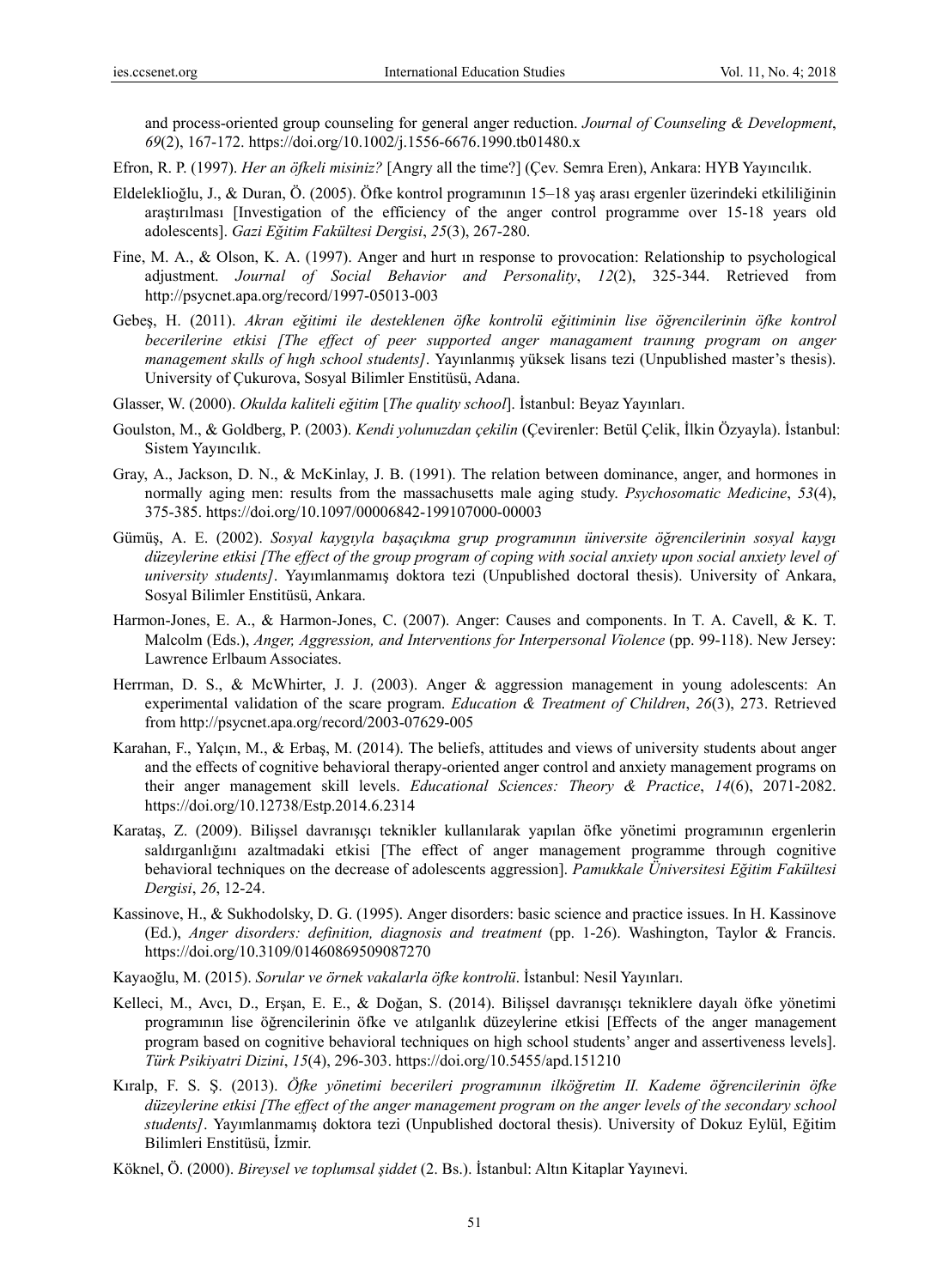- Kustubayeva, A., Matthews, G., & Panganiban, A. R. (2012). Emotion and ınformation search ın tactical decision-making: moderator effects of feedback. *Motivation and Emotion*, *36*, 529-543. https://doi.org/10.1016/j.paid.2014.01.029
- Martin, L. L. (2001). Mood as Input: A Configural View of Mood Effects. In L. L. Martin, & G. L. Clore (Eds.), *Theories of Mood and Cognition: A User's Guidebook* (pp. 135-157). Mahwah, Nj: Lawrence Erlbaum.
- McDougall, C., Venables, P., & Roger, D. (1991). Aggression, anger control and emotion control. *Personality And Individual Differences*, *12*(6), 625-629. https://doi.org/10.1016/0191-8869(91)90260-I
- McWhirter, B. T., & Page, G. L. (1999). Effects of anger management and goal setting group interventions on state-trait anger and self-efficacy beliefs among high risk adolescents. *Current Psychology*, *Developmental Learning, Personality, Social*, *18*(2), 223-237. https://doi.org/10.1007/s12144-999-1030-2
- Navaro, L. (2003). *Gerçekten beni duyuyor musun?* İstanbul: Remzi Kitabevi.
- Nesbit, C. M., Conger, J. C., & Conger, A. J. (2007). A quantitative review of the relationship between anger and aggressive driving. *Aggression and Violent Behavior*, *12*, 156-176. https://doi.org/10.1016/j.avb.2006.09.003
- Olatunji, B. O., Lohr, J. M., & Bushman, B. J. (2007). The pseudo-psychology of venting ın ınterventions for anger and related conditions: Implications for mental health practice. In T. A. Cavell, & K. T. Malcolm (Eds.), *Anger, Aggression, and Interventions for Interpersonal Violence* (pp. 119-142). New Jersey: Lawrence Erlbaum Associates.
- Öner, N. (1996). *Türkiye'de kullanılan psikolojik testler* (2. Basım). İstanbul: Boğaziçi Üniversitesi Matbaası.
- Öz F. S., & Aysan, F. (2011). Öfke yönetimi eğitiminin ergenlerde öfke ile başa çıkma ve iletişim becerilerine etkisi [The Effect of Anger Management Training on Anger Coping and Communication Skills of Adolescents]. *International Online Journal of Educational Sciences*, *3*(1), 343-369.
- Öz, F. S., & Aysan, F. (2012). Öfke yönetimi eğitiminin okul psikolojik danışmanlarının öfkeyle başa çıkma ve güvengenlik becerilerine etkisi [The Effect of Anger Management Training on Anger Coping and Assertiveness Skills of the School Counselors]. *Mehmet Akif Ersoy Üniversitesi Sosyal Bilimler Enstitüsü Dergisi*, *4*(6), 52-69. http://www.dx.doi.org/10.20875/sb.74702
- Özdemir, M. B. (2015). Etkinlik temelli grupla psikolojik danışma müdahale programının çocuklarda öfke ve saldırganlığı azaltmaya yönelik etkileri [The ımpact of activity based group along with psychological consultation and ıntervention programme to reduce anger and aggression in children]. *21. Yüzyılda Eğitim Ve Toplum Dergisi*, *4*(10), 221-236.
- Özer, A. K. (1994b). Sürekli öfke (Sl- öfke) ve öfke ifade tarzı (öfke-tarz) ölçekleri ön çalışması [A serias of studies related to the adaptation of trait anger (T-Anger) and anger expression scales (Anger-EX). *Türk Psikoloji Dergisi*, *9*(31), 26-35.
- Özer, A., Erer, Ş., Kocabaş, Z., & Canberk, A. (1993). *"Sınırda" "yüksek" hipertansiyon hastalarının öfke, öfke tarzı, sürekli kaygı, depresyon ve somatizasyon eğilimleri*.
- Özkamalı, E., & Buğa, A. (2010). Bir öfke denetimi eğitimi programı'nın üniversite öğrencilerinin sürekli öfke düzeylerine etkisi [The effect of a anger management training program on the anger levels and anger management of university students]. *Mersin Üniversitesi Eğitim Fakültesi Dergisi*, *6*(2), 50-59. http://www.dx.doi.org/10.17860/efd.61343
- Özmen, A. (2004). *Seçim kuramına ve gerçeklik terapisine dayalı öfkeyle başa çıkma eğitim programının ve etkileşim grubu uygulamasının üniversite öğrencilerinin öfkeyle başa çıkma becerileri üzerindeki etkisi [The impact of coping with anger training program based on choice theory and reality therapy and encounter group experience on students skills in coping with anger]*. Yayınlanmamış doktora tezi (Unpublished doctoral thesis). University of Ankara, Eğitim Bilimleri Enstitüsü, Ankara.
- Rahmatulin, Z. (2015). Bilissel davranışçı tekniklerle hazırlanan öfke grup terapisinin yetişkin kadınların öfkesi *üzerinde etkililiği [Effectıveness of group anger therapy based on cognıtıve behavıoral technıques on adult women's anger]*. Yayımlanmamış yüksek lisans tezi (Unpublished master's thesis). University of Üsküdar, Sosyal Bilimler Enstitüsü. İstanbul.
- Şahin, H. (2005). Öfke denetiminin kuramsal temelleri [Theoretıcal bases of anger and anger management]. *Süleyman Demirel Üniversitesi Burdur Eğitim Fakültesi Dergisi*, *6*(10), 1-21.
- Şakiroğlu, M. (2015). *Öfke: Öfkeyi Olumlu Kullanmak*. İstanbul: Postiga Yayınları.